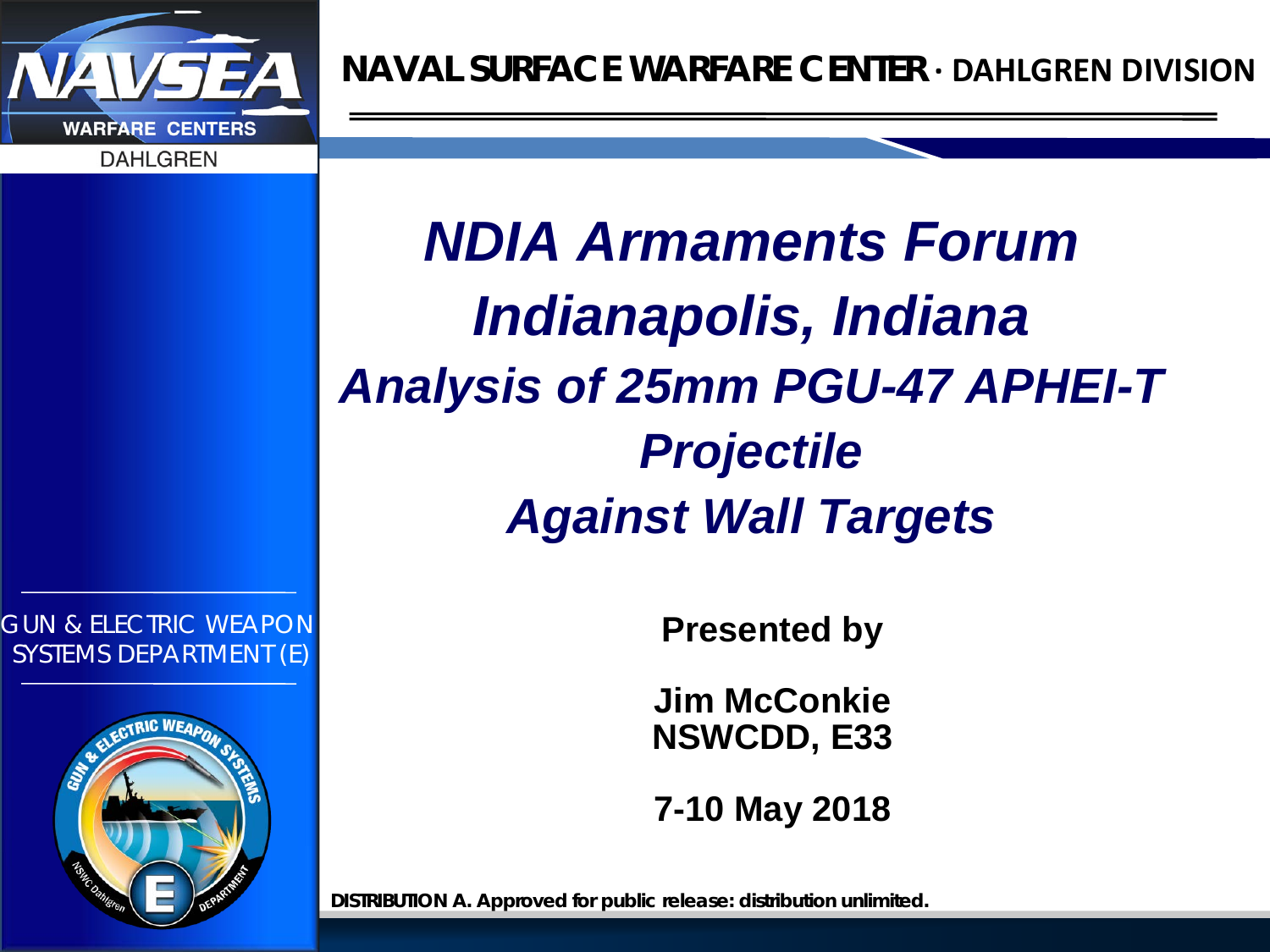### *Outline*

- Analysis Approach
- Test Description
	- Test Data Deficiencies
- ZDATA Construction
	- PMAT Tool
- WarheadView
	- Program Description
	- Probability Of Incapacitation
	- Personnel Model
	- Target Configuration
	- Analysis Description
- Results
- Summary

**DISTRIBUTION A. Approved for public release: distribution unlimited.**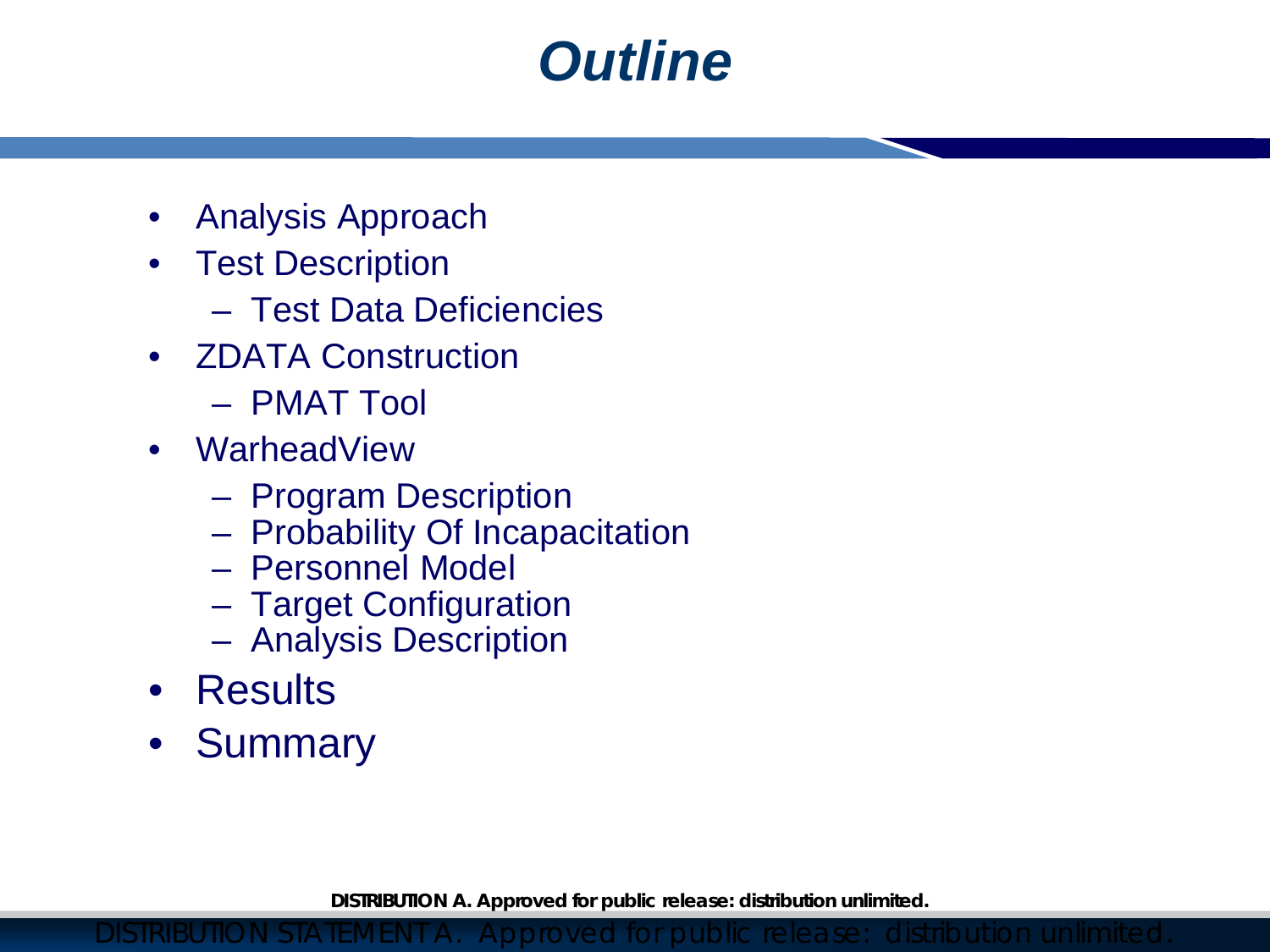## *Analysis Approach*

- Assemble warhead characterization file (ZDATA) for each test shot
	- Obtain projectile fragment impact data from E40
	- Determine fragment mass for non-recovered fragments using PMAT
	- Determine impact velocity using velocity screen data or PMAT
	- Compute fragment initial conditions based on impact state and estimated average drag coefficient
- Use WarheadView to compute probability of incapacitation  $(P_{inc})$  of projectile fragments for a matrix of personnel targets
	- 46 personnel targets located in 16x16-foot room
	- Projectile impact point on wall varied using a grid of 468 points
	- Serious and Lethal wounding casualty criteria used
		- Include summer uniform fragment velocity cut-off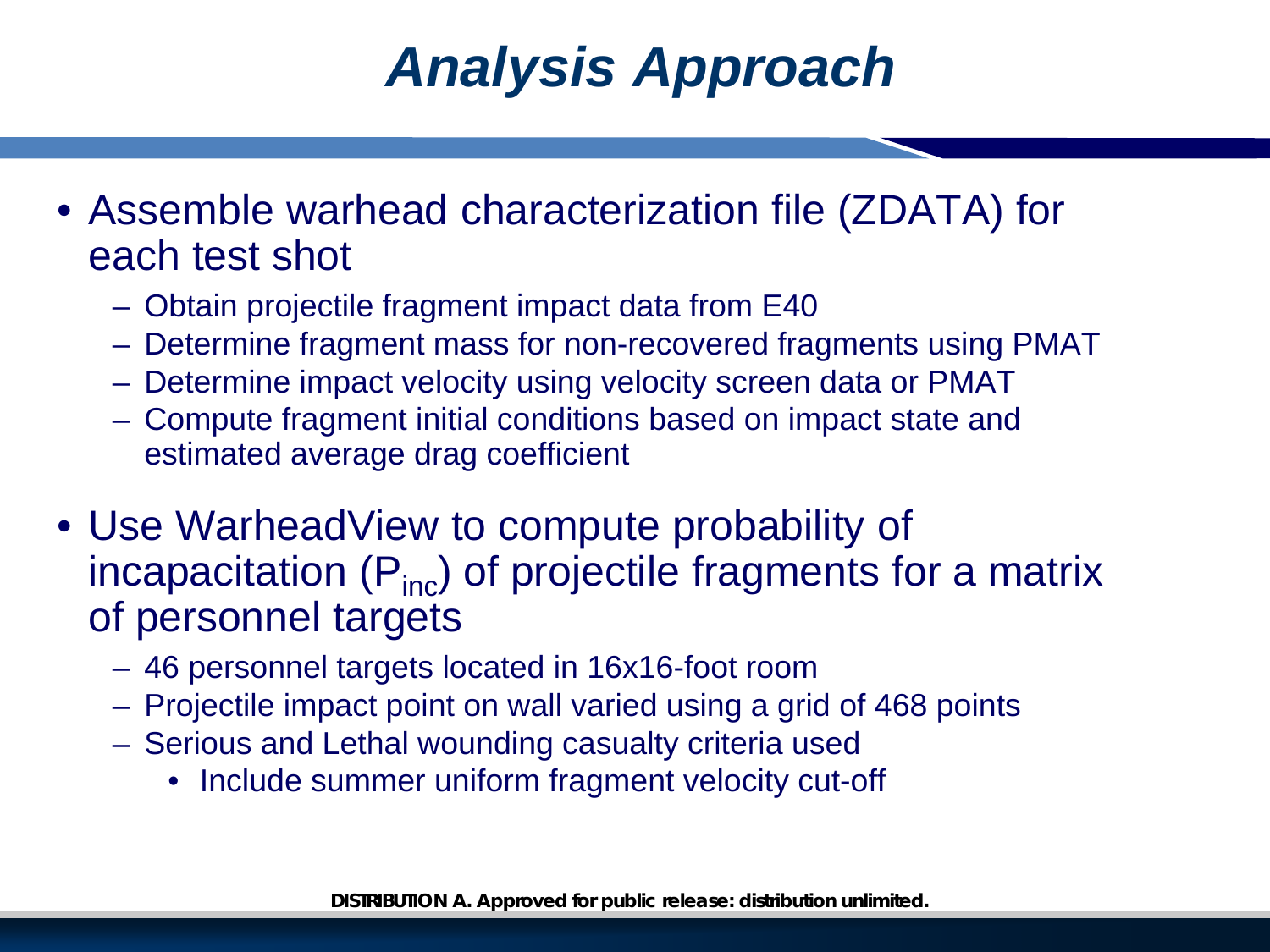### *Test Description*



- Wall target placed in front of 12x16x8-foot plywood room
	- Brick-over-block wall
	- Concrete Masonry wall
- Fragment impact locations on plywood sheets were recorded
- Velocity screens covered back wall and both side walls
- Projectile: PGU-47/U

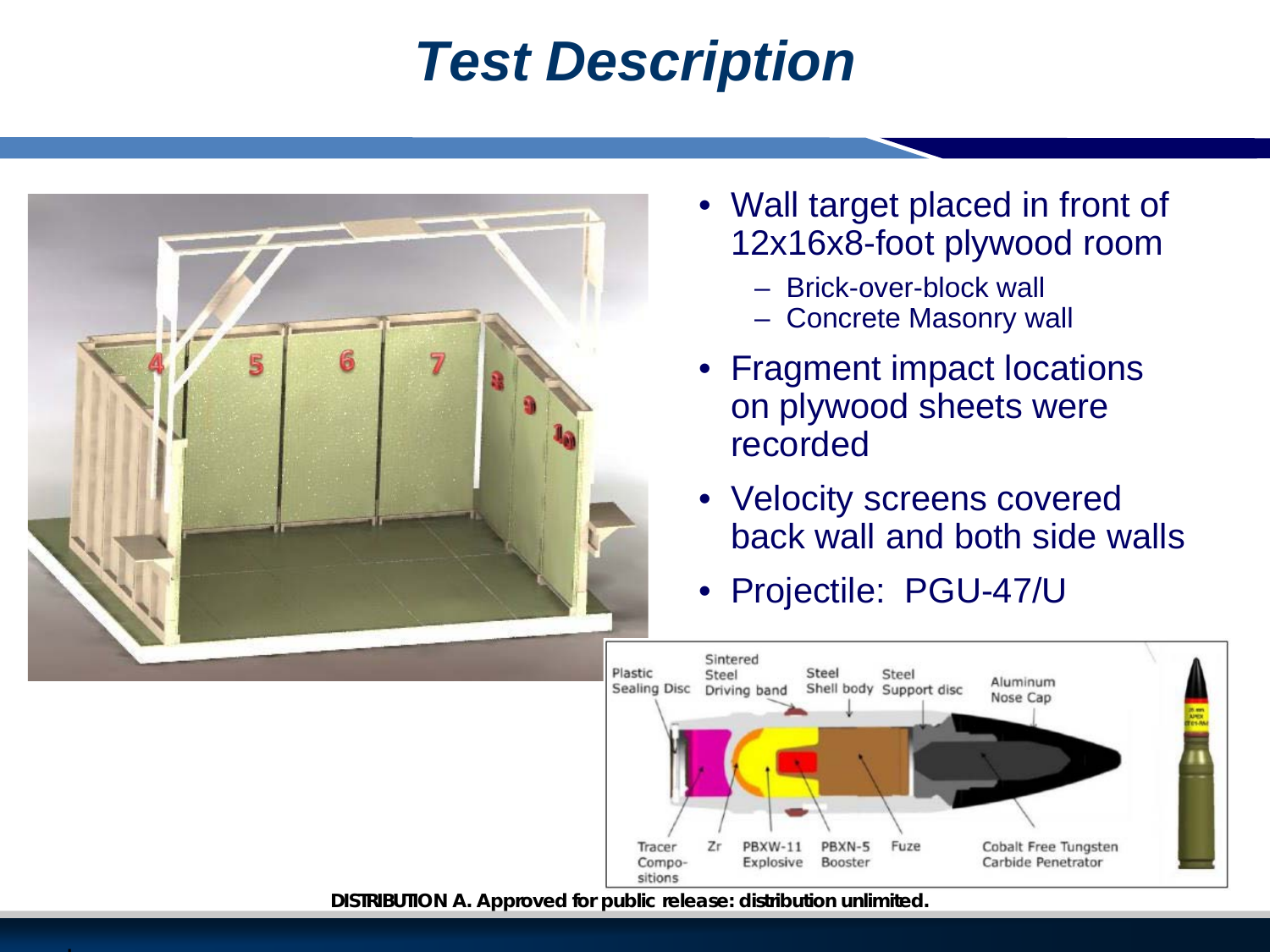#### *Wall Targets*

#### **Brick-over-Block**

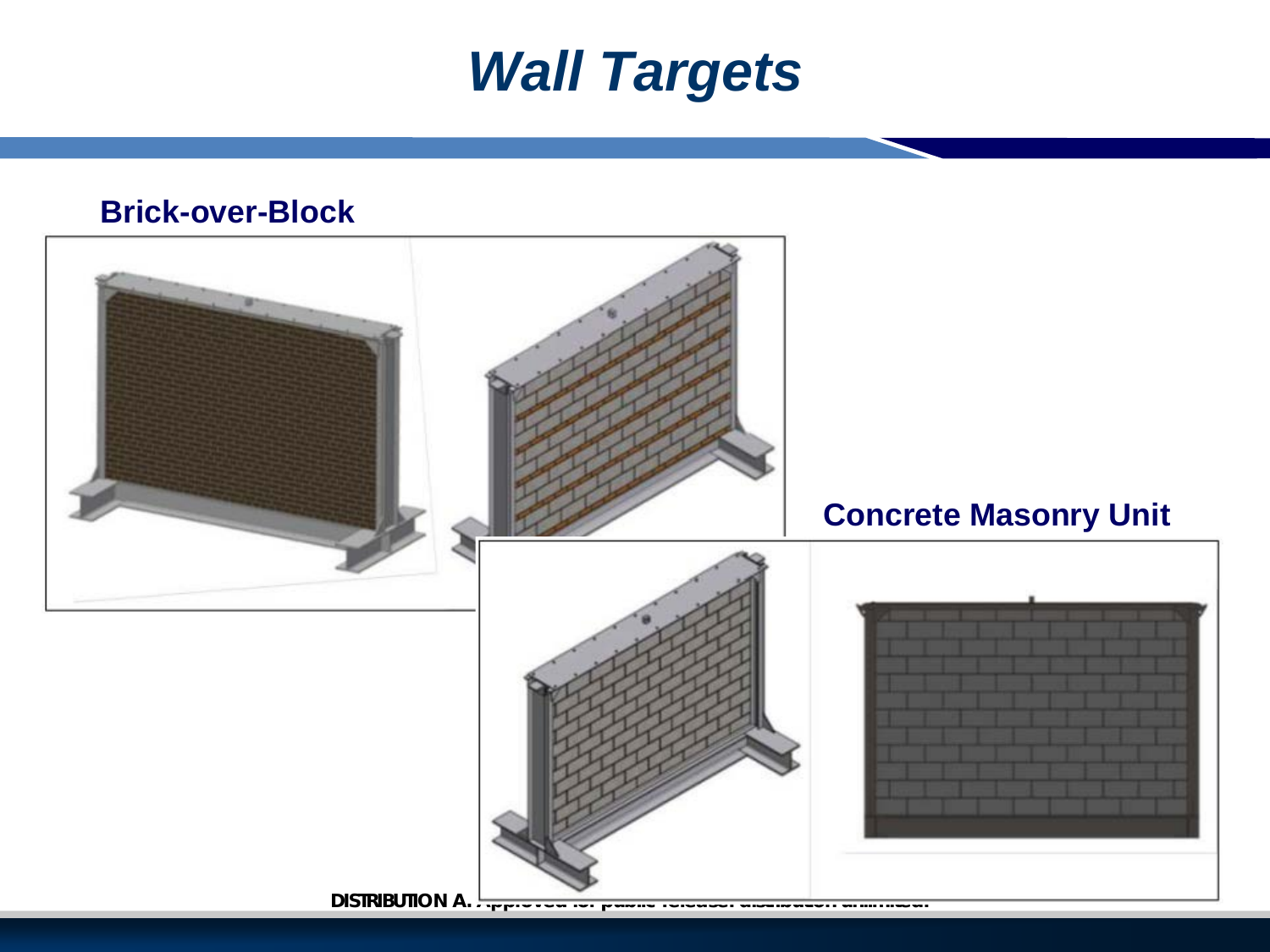### *ZDATA Construction*

- Fragment polar angle and azimuth angle determined from fragment impact location (relative to burst point)
- Fragment impact velocity:
	- For fragments that completely perforated the plywood (nonrecovered), velocity screen data was used
	- Otherwise, the lower of velocity screen or PMAT value was used
	- JTCG drag curve used to compute initial velocity
- Fragment mass:
	- Mass was measured for all recovered fragments
	- Otherwise, use PMAT to estimate mass
- Fragment shape assumed to be irregular
- Used ETB format for ZDATA file
	- Allows deterministic analysis
	- Standard JTCG ZDATA format could be constructed if desired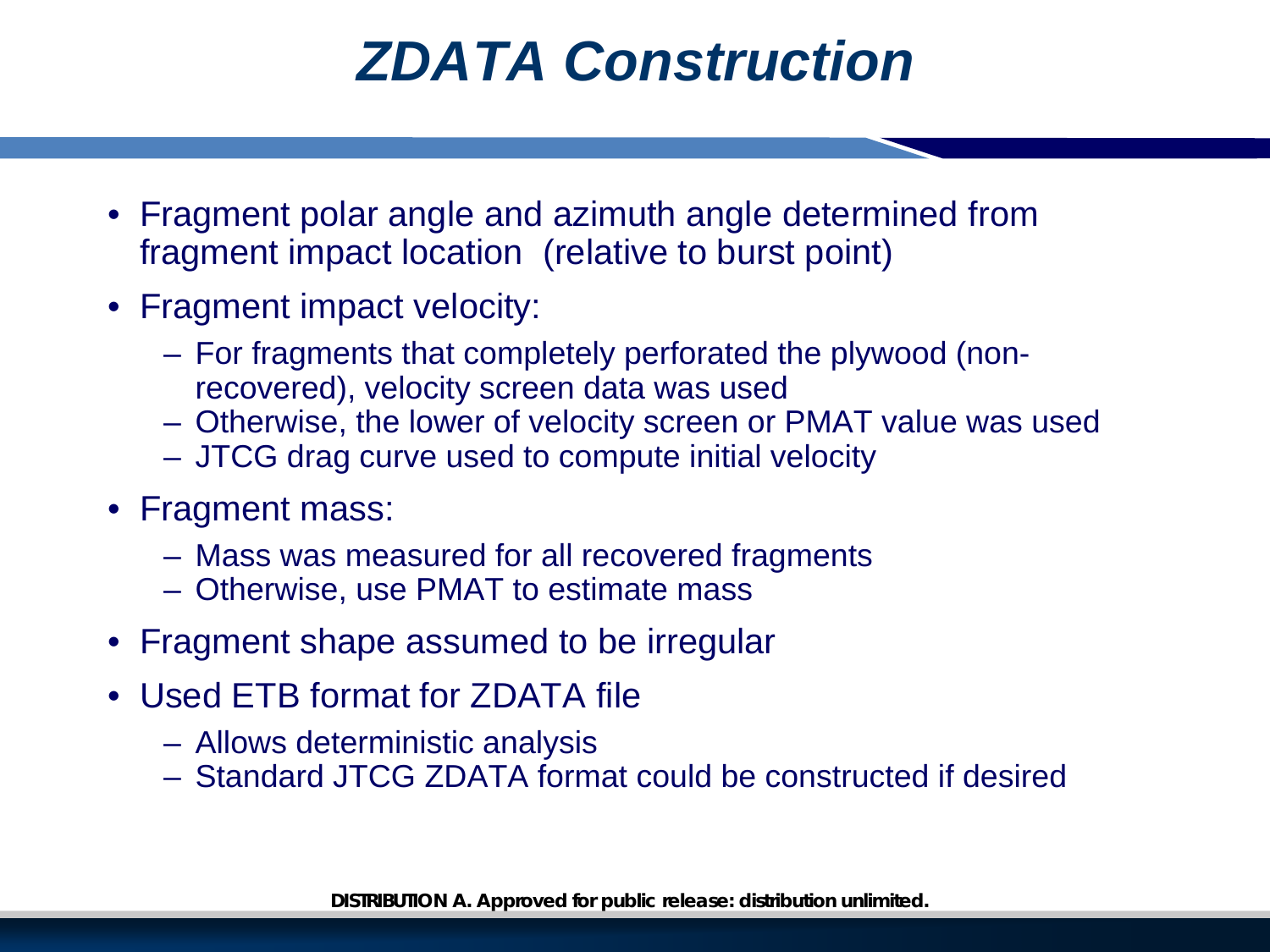### *PMAT Tool*

| pmat                                                                                | $ \Box$ $\times$       |  |  |  |  |
|-------------------------------------------------------------------------------------|------------------------|--|--|--|--|
| Plywood Manikin Analysis Tool - Ver 1.7                                             |                        |  |  |  |  |
|                                                                                     |                        |  |  |  |  |
| <b>INPUT</b>                                                                        |                        |  |  |  |  |
| Projectile Shape:<br>Irregular -<br>Projectile Material: Steel<br>Criteria:<br>Nude |                        |  |  |  |  |
| English (grains, inches, ft/sec) =<br>Units:                                        |                        |  |  |  |  |
|                                                                                     |                        |  |  |  |  |
| <b>Plywood Data</b>                                                                 | <b>Actual Data</b>     |  |  |  |  |
| Hole Measurements:<br>length:<br>velocity:                                          |                        |  |  |  |  |
| width:<br>mass:                                                                     |                        |  |  |  |  |
| depth:                                                                              |                        |  |  |  |  |
| Unadjusted =<br>depth type:                                                         |                        |  |  |  |  |
| mass (if known):                                                                    |                        |  |  |  |  |
| Compute                                                                             |                        |  |  |  |  |
|                                                                                     |                        |  |  |  |  |
| <b>RESULTS</b>                                                                      |                        |  |  |  |  |
| A30<br>A <sub>5</sub><br>D30<br>D <sub>5</sub>                                      | <b>S12</b><br>S/L<br>L |  |  |  |  |
| Striking Velocity:<br>C Entire-Body<br>C Head&Neck                                  |                        |  |  |  |  |
| C Thorax                                                                            |                        |  |  |  |  |
| Computed Mass:<br>C Abdomen                                                         |                        |  |  |  |  |
| C Pelvis<br>Computed Depth:                                                         |                        |  |  |  |  |
| C Arms                                                                              |                        |  |  |  |  |
| $C$ Legs                                                                            |                        |  |  |  |  |
|                                                                                     |                        |  |  |  |  |
| Output to a file? $\square$                                                         |                        |  |  |  |  |
| Add to Accumulator                                                                  |                        |  |  |  |  |
|                                                                                     |                        |  |  |  |  |
| <b>ACCUMULATOR</b>                                                                  |                        |  |  |  |  |
| A <sub>5</sub><br><b>S12</b><br># hits<br>A30<br>D30<br>D <sub>5</sub>              |                        |  |  |  |  |
| 0<br>0.0<br>0.0<br>0.0<br>0.0<br>0.0                                                |                        |  |  |  |  |
| Clear Accumulator                                                                   |                        |  |  |  |  |
| Quit                                                                                |                        |  |  |  |  |

- Computes fragment mass and impact velocity based on size of hole in plywood (L,W,D)
	- Four fragment material options (steel, tungsten, etc.)
	- Four fragment shapes
- Fragment hole size measured for all fragments that completely perforated plywood layers
- Program can also compute resulting  $P_{inc}$  (not used)

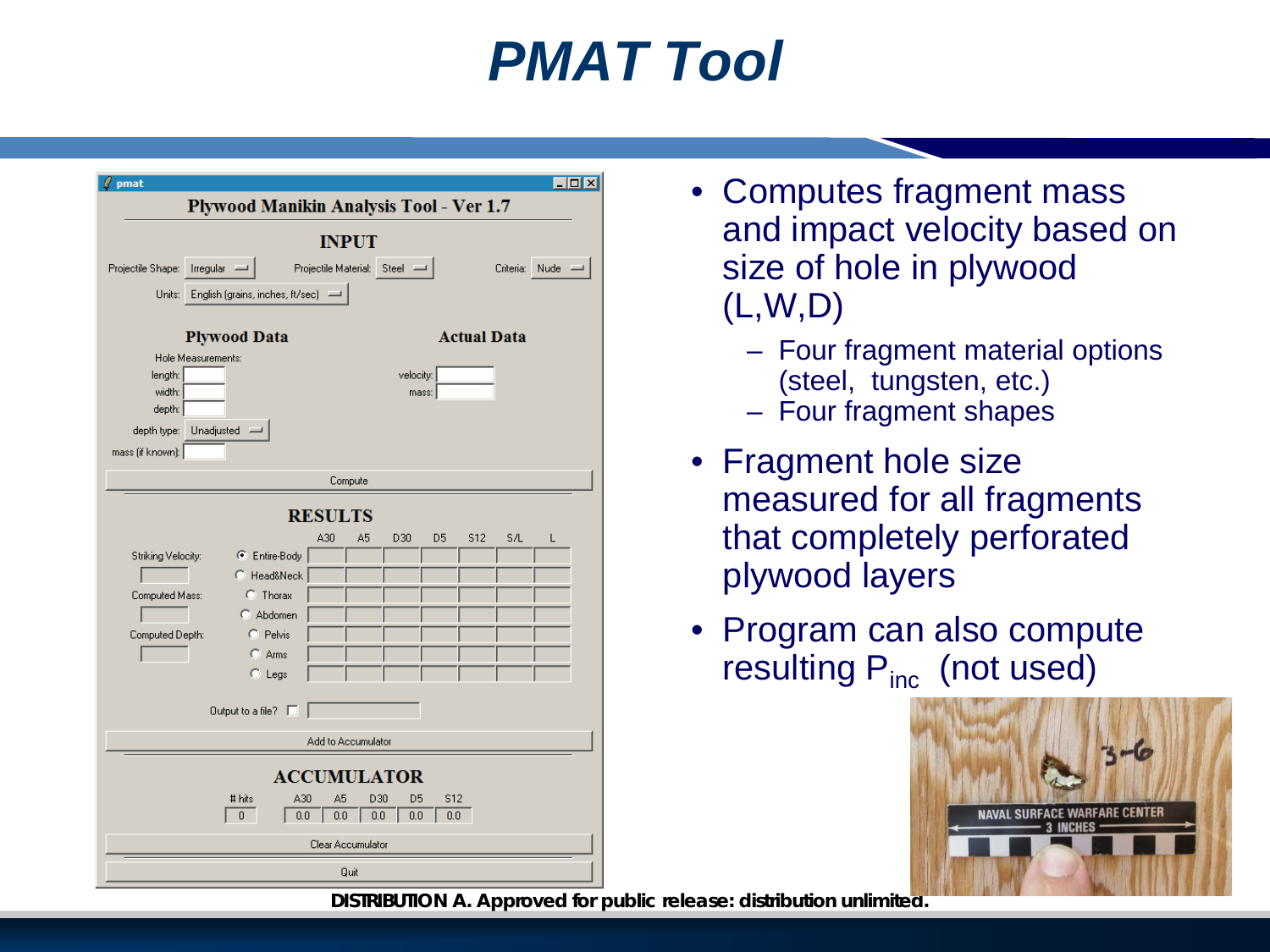# *WarheadView Description*

*Warhead Fragment Trajectory Visualization Program*

- Program to visually display the trajectories of warhead fragments resulting from the detonation of single or multiple blast-fragment warheads or projectiles.
- Fragment initial positions and velocities are computed according to the warhead characterization (ZDATA) file and combined with the weapon position and velocity
- Each fragment trajectory is simulated until impact and includes effects of drag and gravity (JTCG drag curves are used)
- Number of fragment impacts on each target object is recorded and the probability of incapacitation is computed for each hit
- Multiple weapons against multiple targets can be simulated

**DISTRIBUTION A. Approved for public release: distribution unlimited.** 

#### DISTRIBUTION STATEMENT A.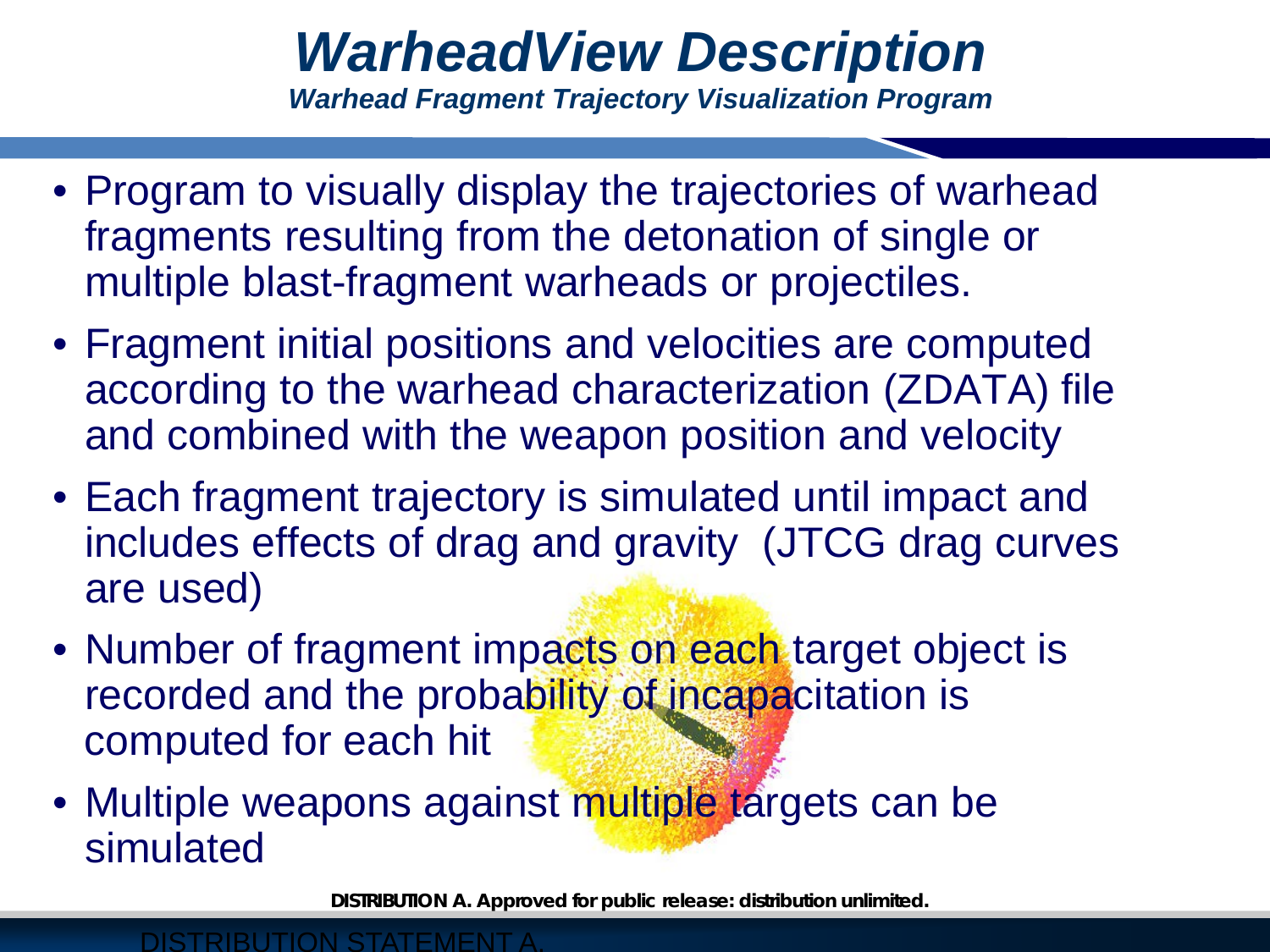### *Probability Of Incapacitation*

• Probability of incapacitation  $(P_{inc})$  as a function of the number of lethal hits  $(N_{\text{Lethal}})$ :

$$
P_{inc} = 1 - e^{-N_{Lethal}}
$$

• The number of lethal hits is the summation of the probability of incapacitation  $(P_{I/H})$  of each hit, which is computed using the Sperrazza-Kokinakis (S-K) equation:

$$
N_{\text{Lethal}} = \sum P_{I/H}
$$

$$
P_{I/H} = 1 - e^{-a\left(mV^{\frac{3}{2}} - b\right)^n}
$$

• Summer uniform velocity cut-off included:

$$
V_{50} = \sqrt{kA/M}
$$

$$
k = (-1.7942 \log M + 7.543) \times 10^6
$$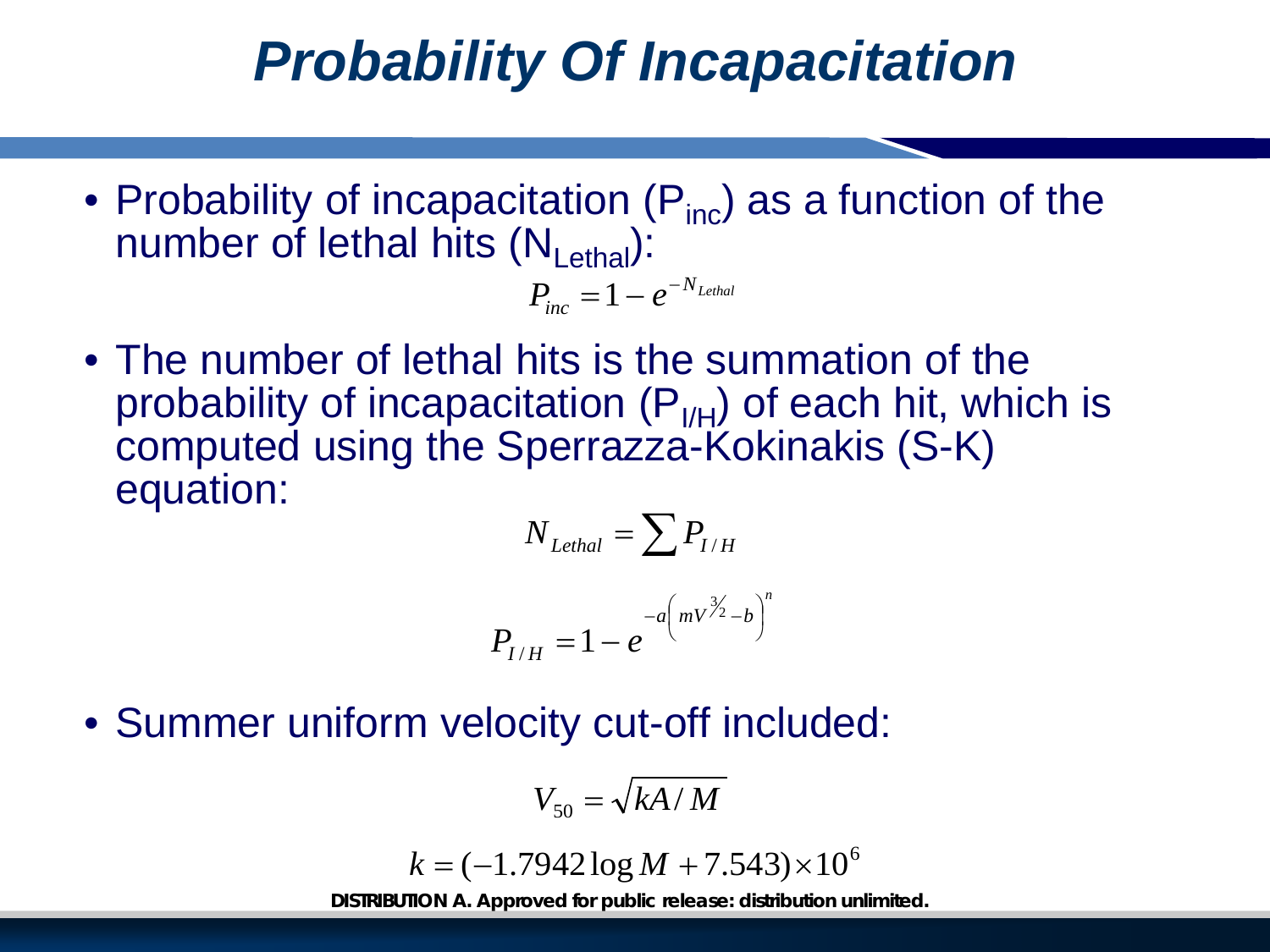#### *Personnel Model 6-Pt Standing Man*



- Personnel model divided into six segments
	- Head/Neck
	- Thorax
	- Abdomen
	- Pelvis
	- Arm
	- Leg
- Separate S-K coefficients for each segment
	- Serious wounding
	- Lethal wounding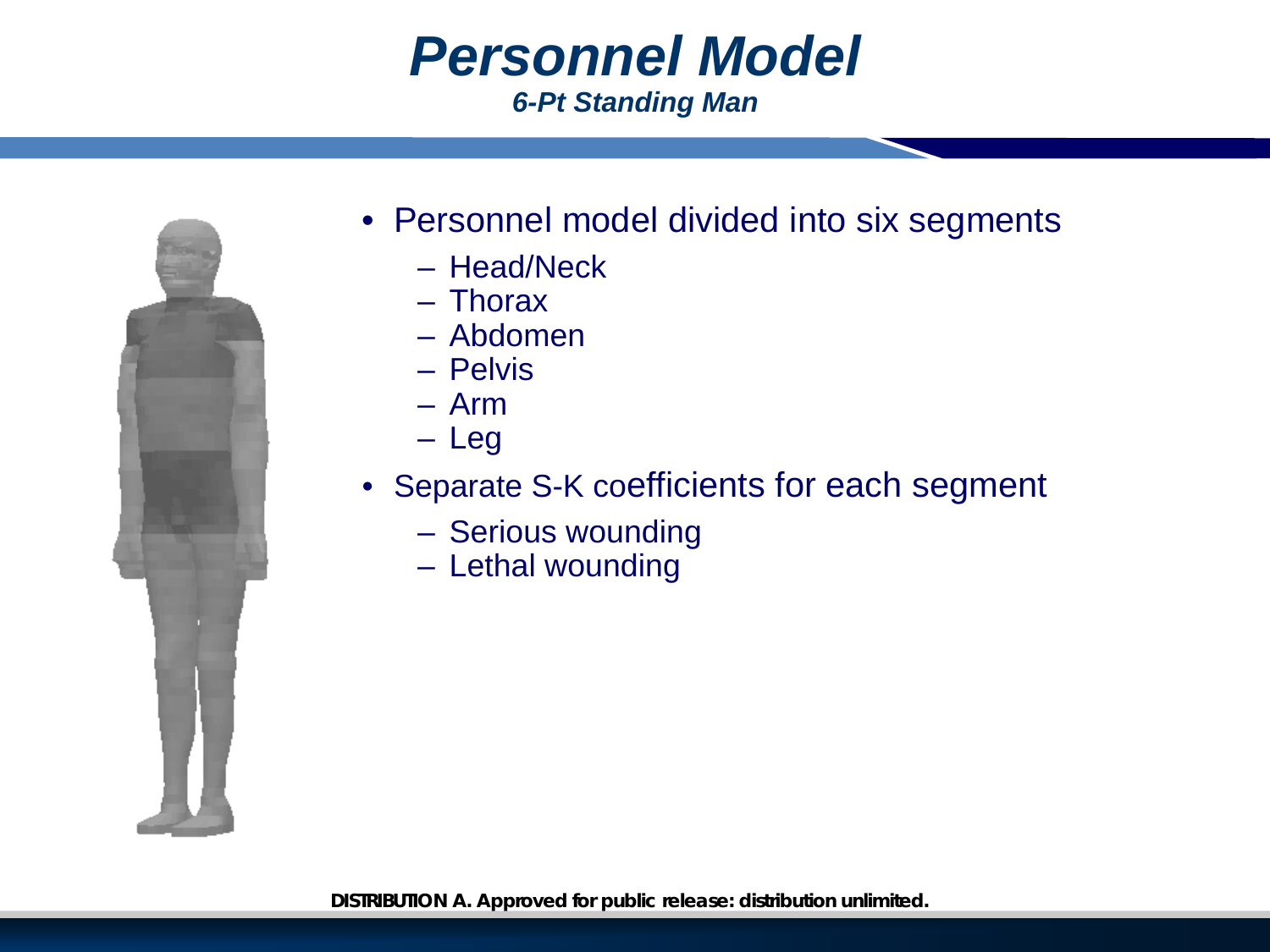#### *WarheadView Target Configuration 46 Personnel Targets*

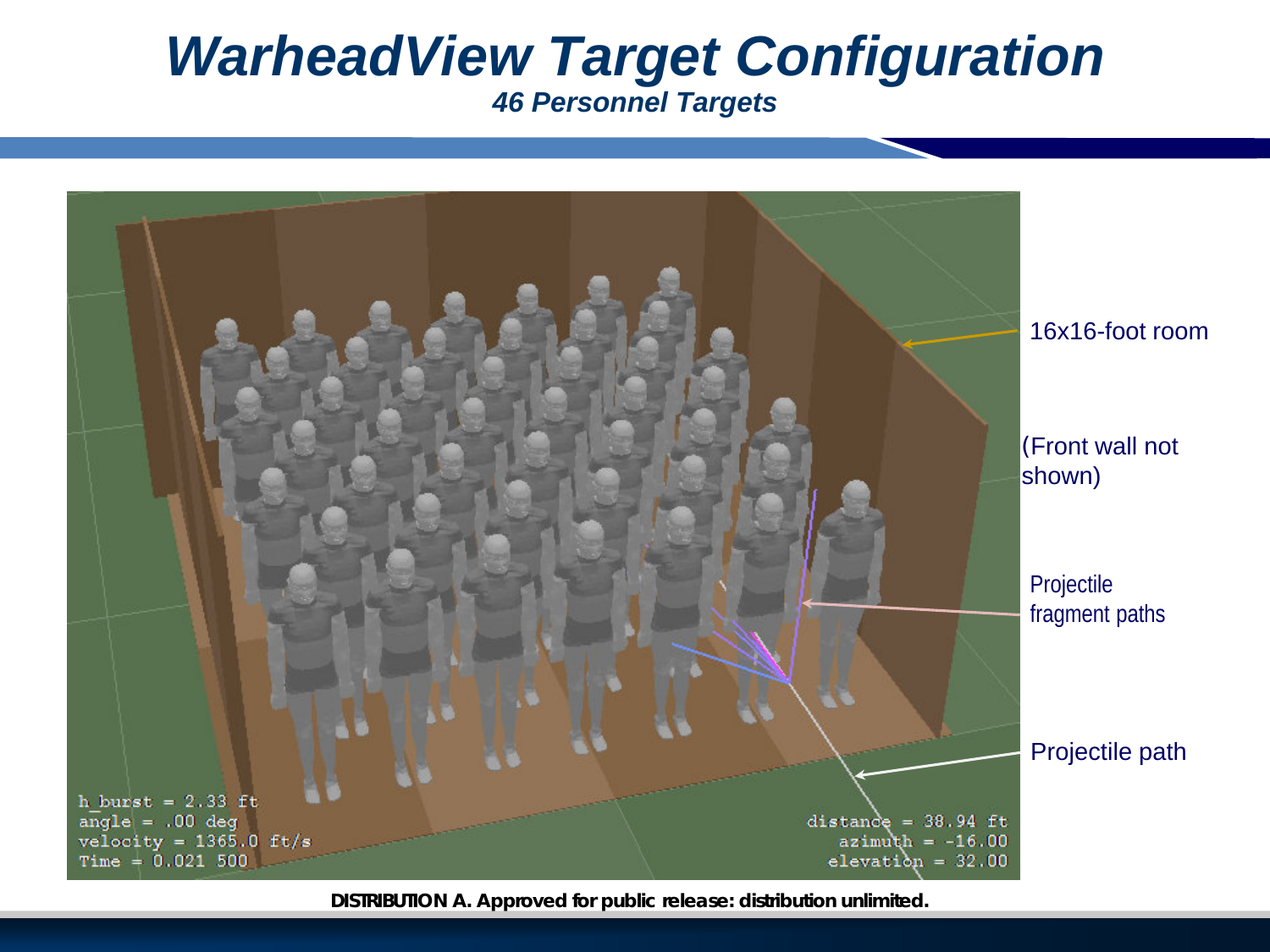# **WarheadView Analysis**

- Projectile impact point varied across height and width of front wall
	- Horizontal: -7 to +7 feet, every 0.4 feet
	- Vertical: 1 to 7 feet, every 0.5 feet
- Probability of incapacitation  $(P_{inc})$  computed for each personnel target
	- Serious wounding criteria
	- Lethal wounding criteria
- For each impact point:
	- $-$  Average  $P_{inc}$  of all personnel targets
	- Maximum  $P_{inc}$  for all personnel targets
- 8 test shots analyzed
	- Shots 2, 4, 10, 12 (Brick-over-block wall)
	- Shots 5, 8, 13, 14 (Concrete masonry wall)

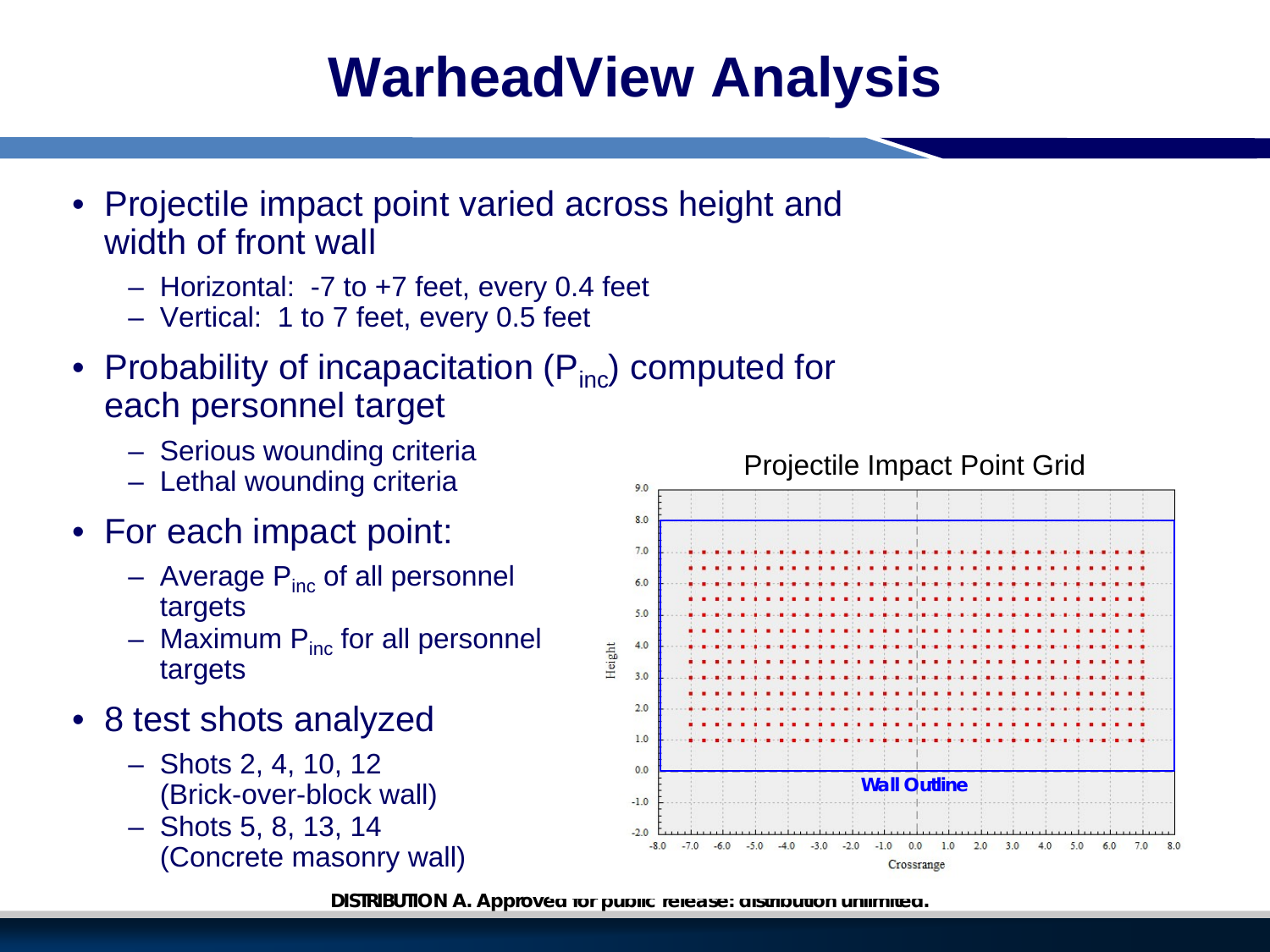#### **WarheadView Analysis Interpretation of Results**

- Average  $P_{inc}$  of all personnel targets:
	- This is the expected value of  $P_{inc}$  for a single projectile against a single personnel located at a random point in the room
	- The reported average value (in the summary table) is the average for all personnel and all impact points
		- This includes the assumption that the projectile impact point is random and uniformly distributed on the wall
	- The power-rule could be used to combine the average  $P_{inc}$  in order to get a corresponding value for multiple shots
	- The maximum value of average- $P_{inc}$  (included with plots) represents the best-case impact point (for a single personnel at a random location)
- Maximum  $P_{inc}$  for all personnel targets:
	- The reported value represents the maximum across all personnel and all impact points
	- $-$  This is the best-case  $P_{inc}$  for a single projectile against a single personnel in the room (at the best-case impact location)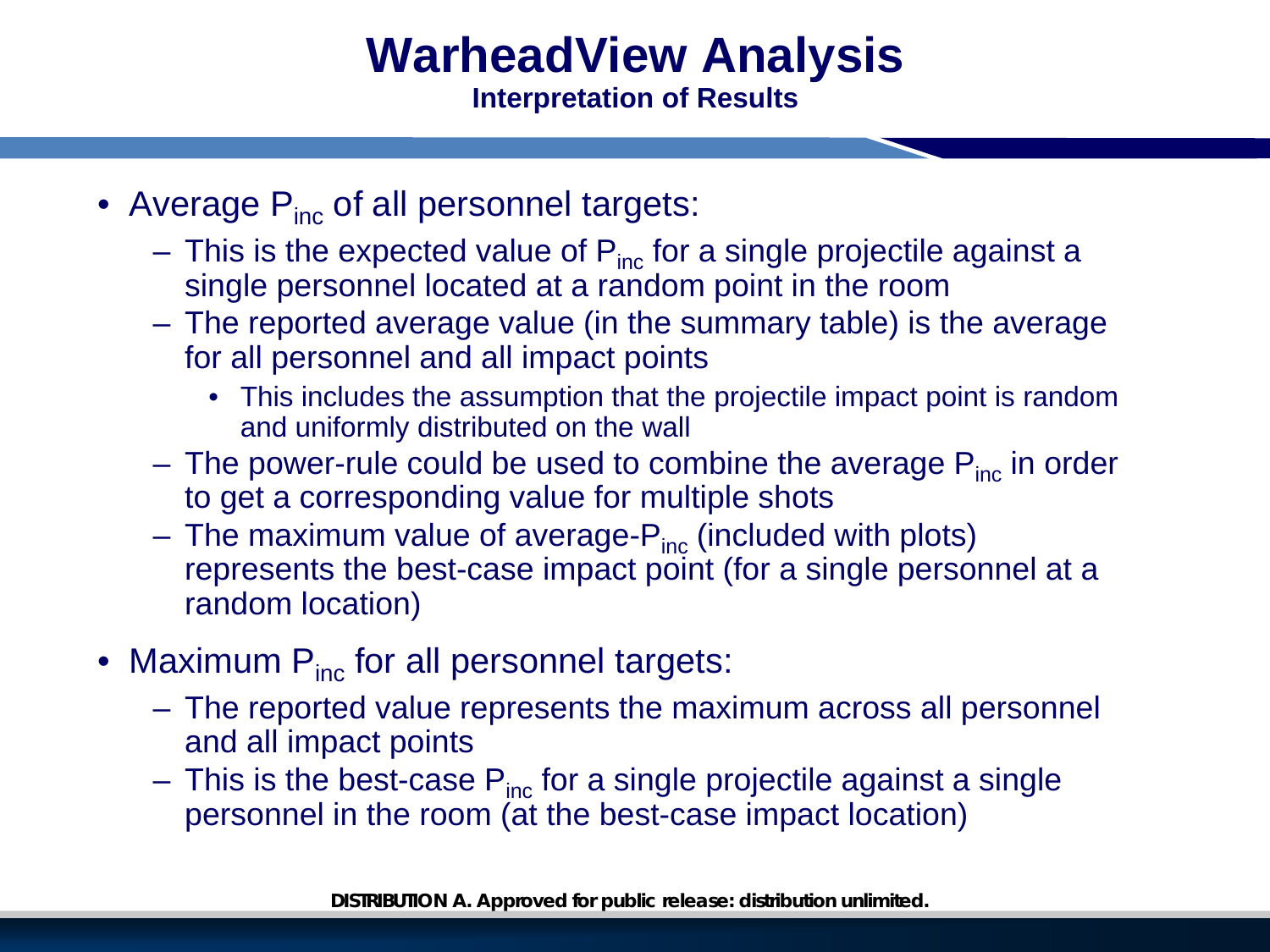#### **Summary of Test Shots PGU-47/U**

|                |                    | Projectile    |                |                 |
|----------------|--------------------|---------------|----------------|-----------------|
| <b>Shot</b>    | <b>Wall Target</b> | <b>Type</b>   | Angle          | Velocity (ft/s) |
| $\overline{2}$ | <b>Brick</b>       | <b>PGU-47</b> | $\mathbf 0$    | 3086.9          |
| $\overline{3}$ | <b>Brick</b>       | <b>PGU-47</b> | $\mathbf 0$    | 1993.1          |
| $\overline{4}$ | <b>Brick</b>       | <b>PGU-47</b> | $\overline{0}$ | 3104.0          |
| 5              | CMU                | <b>PGU-47</b> | $\mathbf 0$    | 3113.5          |
| 8              | CMU                | <b>PGU-47</b> | $\overline{0}$ | 2128.3          |
| 9              | <b>Brick</b>       | <b>PGU-47</b> | $\overline{0}$ | 2181.1          |
| 10             |                    |               | $\overline{0}$ |                 |
|                | <b>Brick</b>       | <b>PGU-47</b> |                | 3100.1          |
| 11             | <b>Brick</b>       | <b>PGU-47</b> | $45^\circ$     | 1943.2          |
| 12             | <b>Brick</b>       | <b>PGU-47</b> | $45^\circ$     | 3110.9          |
| 13             | <b>CMU</b>         | <b>PGU-47</b> | $45^\circ$     | 1955.1          |
| 14             | <b>CMU</b>         | <b>PGU-47</b> | $45^\circ$     | 3105.6          |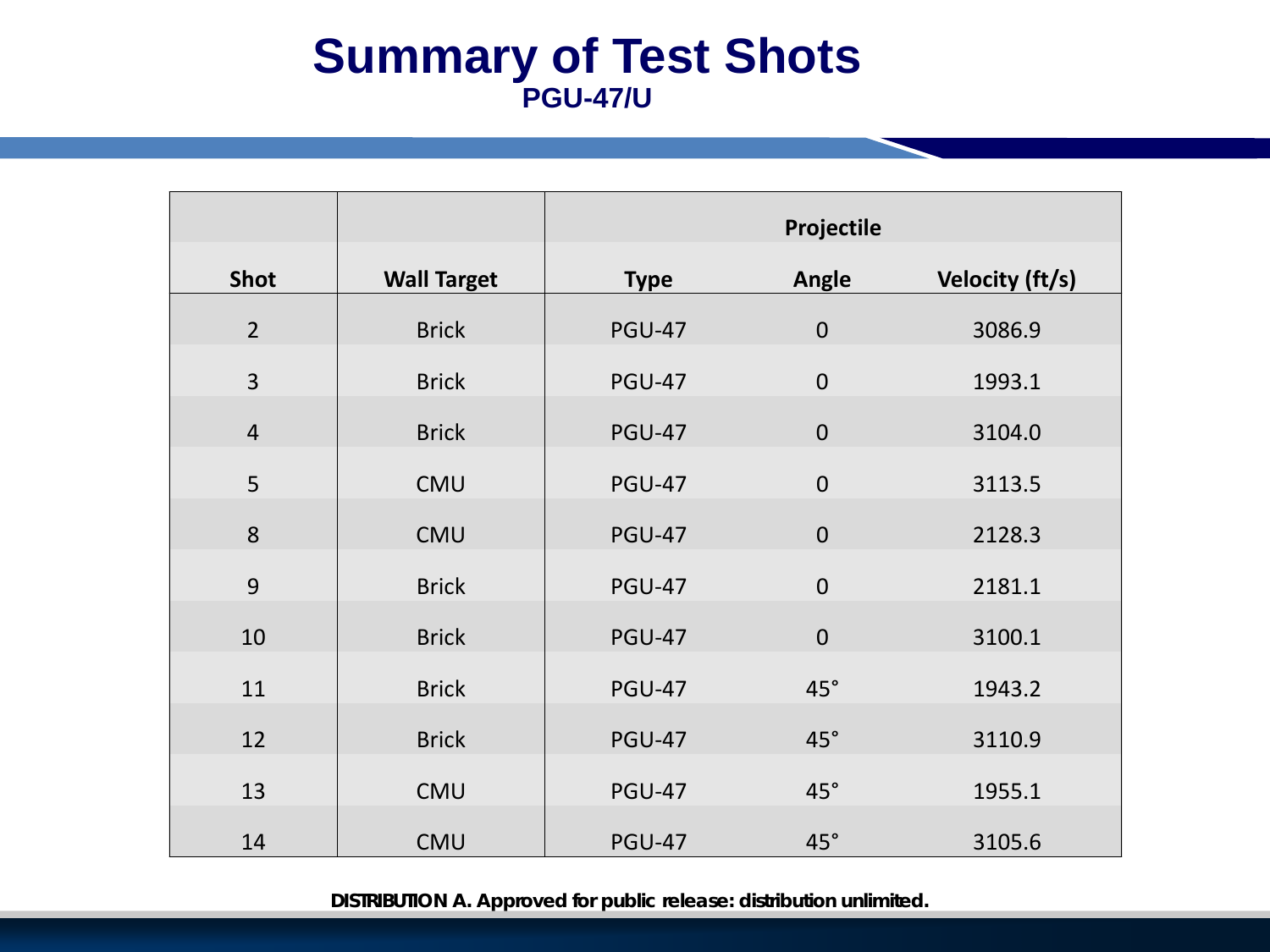#### *Fragment Trajectories: Shot 5*

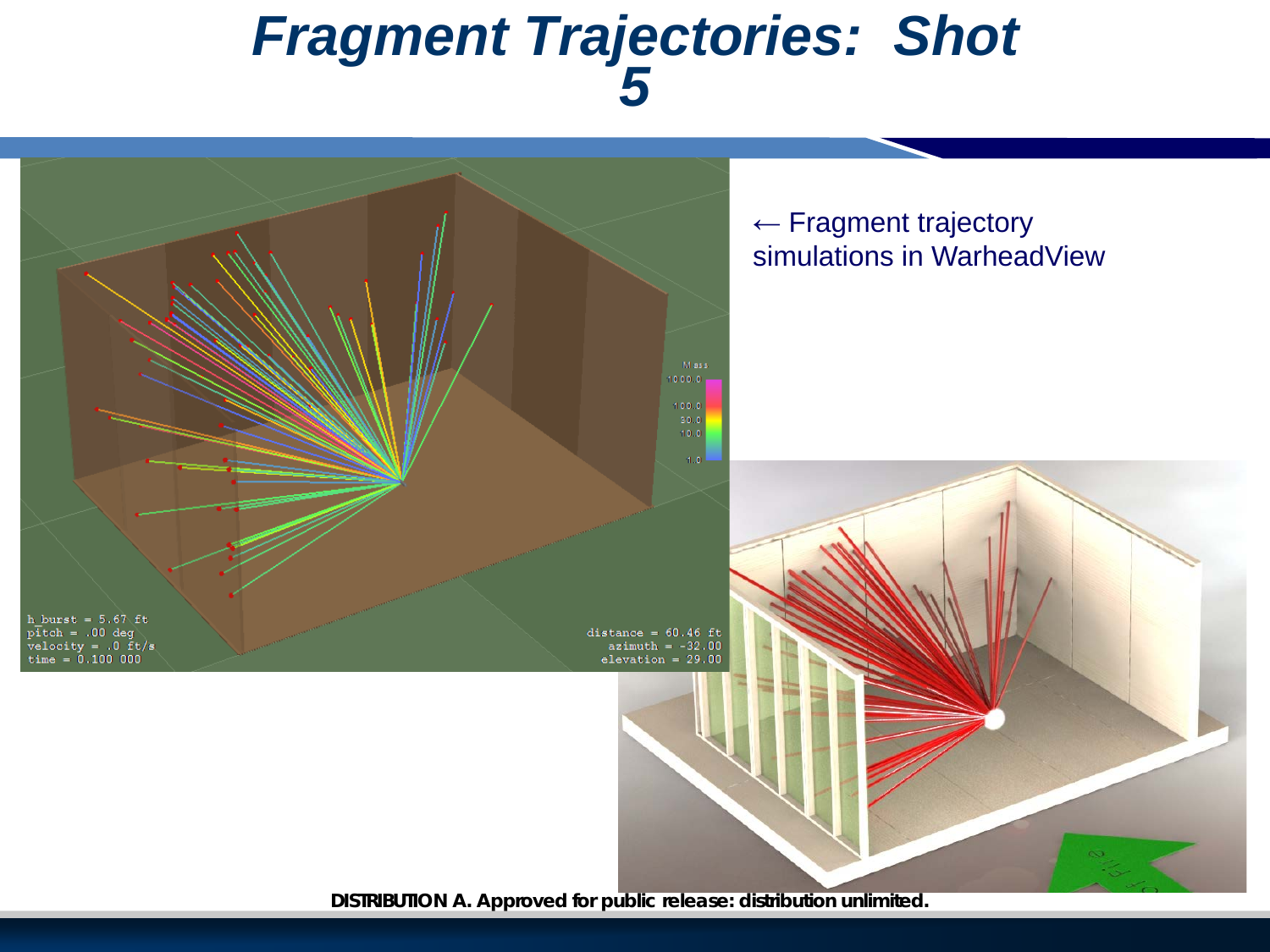#### **Summary of Test Shots and Results PGU-47/U**



**DISTRIBUTION A. Approved for public release: distribution unlimited.**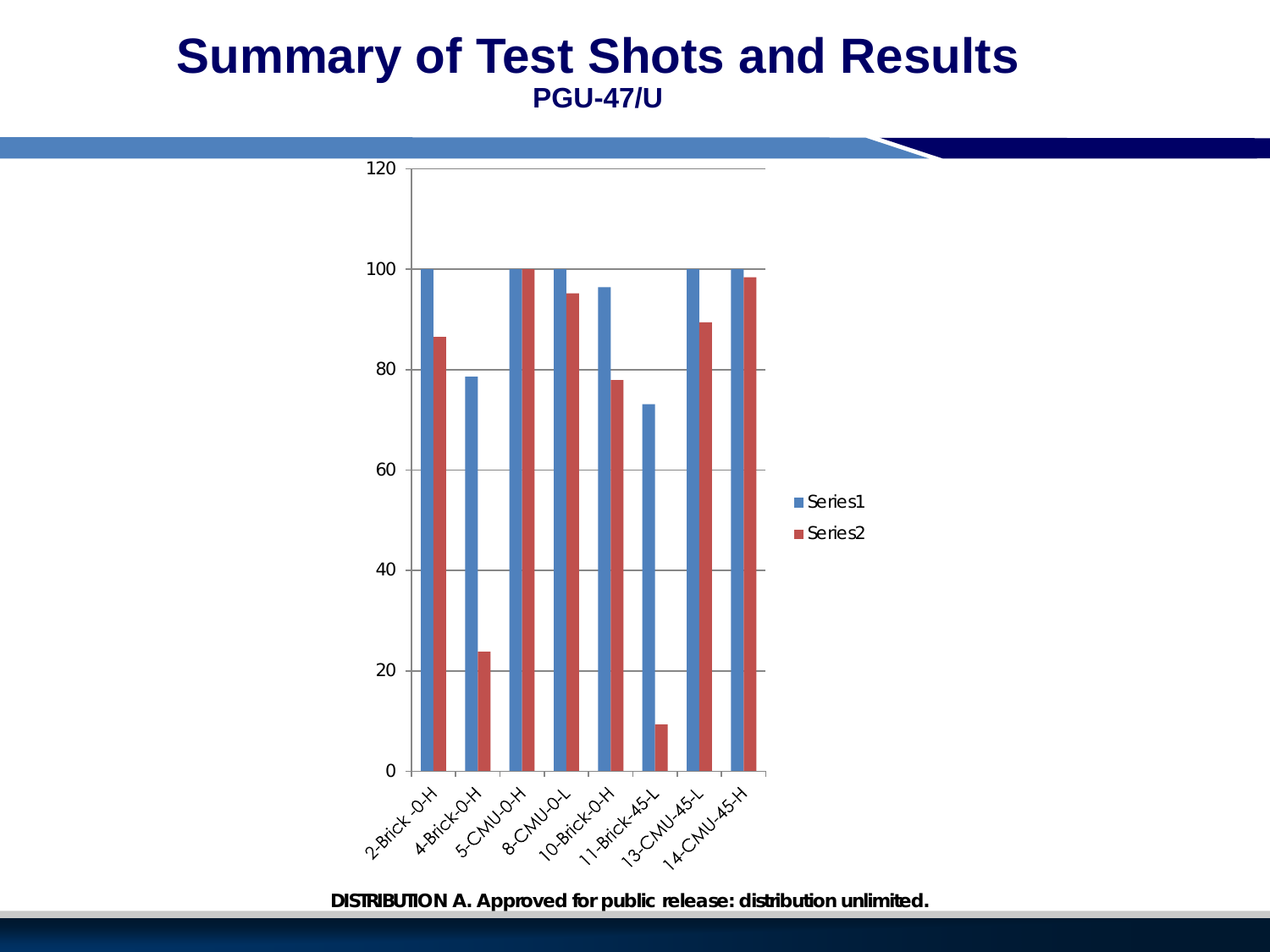### *Summary*

- Eight PGU-47 25-mm shots analyzed
	- Four against brick-over-block walls
	- Four against concrete masonry unit walls
- Projectile fragment mass and velocities were directly measured or estimated from PMAT
	- For Shots 4 & 12 only the penetrator was recorded as penetrating the brick-over-block wall and thru the witness room wall. The Fragmentation was trapped in the wall.
- Average and maximum  $P_{inc}$  computed for matrix of personnel targets
- Significant difference observed in  $P_{inc}$  between brick wall and concrete masonry (CMU) wall
	- Impact/penetration of CMU wall produced large numbers of fragments, resulting in much higher  $P_{inc}$  values